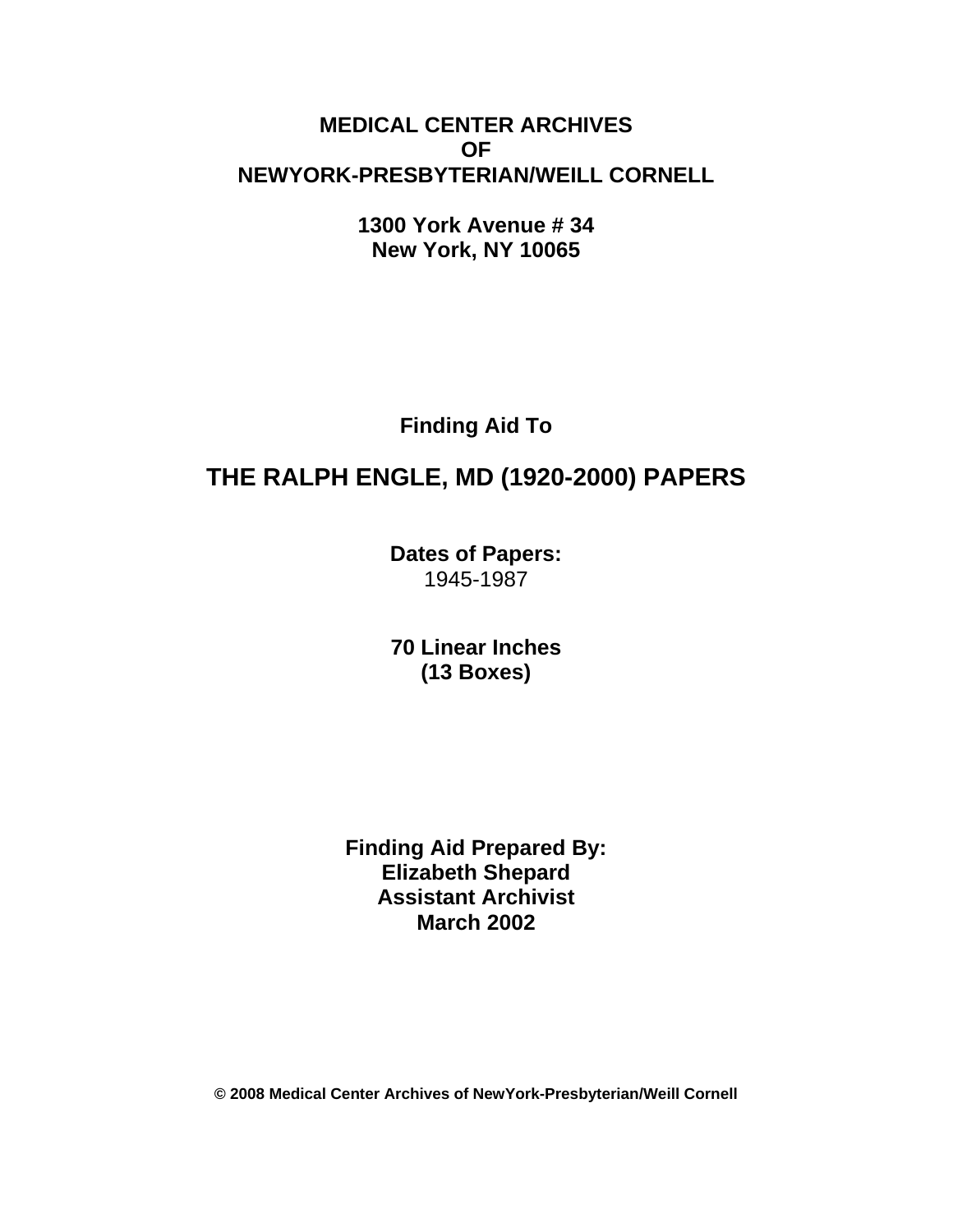# **NOTE OF PROVENANCE**

Dr. Ralph Engle donated the papers from 1989-1992.

# **BIOGRAPHICAL NOTE:**

Dr. Ralph Engle Jr. was born on June 11, 1920 in Philadelphia. He was married in 1945 to Dr. Mary Allen Engle. Both were on the staff of the New York Hospital-Cornell Medical Center. He received a BS degree at the University of Florida in 1942 and his MD degree from Johns Hopkins University School of Medicine in 1945.

He completed his internship and residency at New York Hospital. In 1949, he began his career at Cornell University Medical College at the rank of Assistant in Medicine and rose in the ranks of Professor in the Departments of Medicine and Public Health. At the hospital, he started at the Assistant Attending Physician rank in 1954 and became Associate Attending Physician in 1957. He also worked at the Veterans Administration Hospital in Montrose, NY and the Bellevue Hospital. In 1961, he became the Chief of Hematology Division of the Department of Medicine at the Cornell Medical Center.

His specialty was Hematology and Biochemistry of Immunoglobulins. He was interested in the history of Medical Records and the use of computers as aids for physicians in medical diagnosis.

In 1967, Dr. Engle and Betty Flehinger from IBM and Cornell University Graduate School of Medical Sciences developed the HEME/HEME2 computer program for the Hematology Division. The program used the Thomas Bayes theorem to diagnose blood disorders and diseases.

Dr. Engle died on October 7, 2000.

# **SCOPE AND CONTENTS**

The collection is divided into four series: General Files (1945-1987), Medical Diagnosis and Computers (1950-1982), HEME/HEME2 Computer Program (1957-1982), and Reprints and Publications (1950-1982).

### **General Files, 1945-1987**

The series, arranged alphabetically by subject, includes the Associated Medical Schools of New York and New Jersey, Library Committee, minutes, 1972-1987, Autopsies Reports from July 1945-June 1946, Clinical Chemotherapy Cancer Control Program, 1975, Medical Passport Foundation, 1984 and the National Cancer Institute, Cancer Control and Rehabilitation Advisory Committee, May 2- 3, 1978, Cancer Control Treatment and Rehabilitation Review Committee, 1977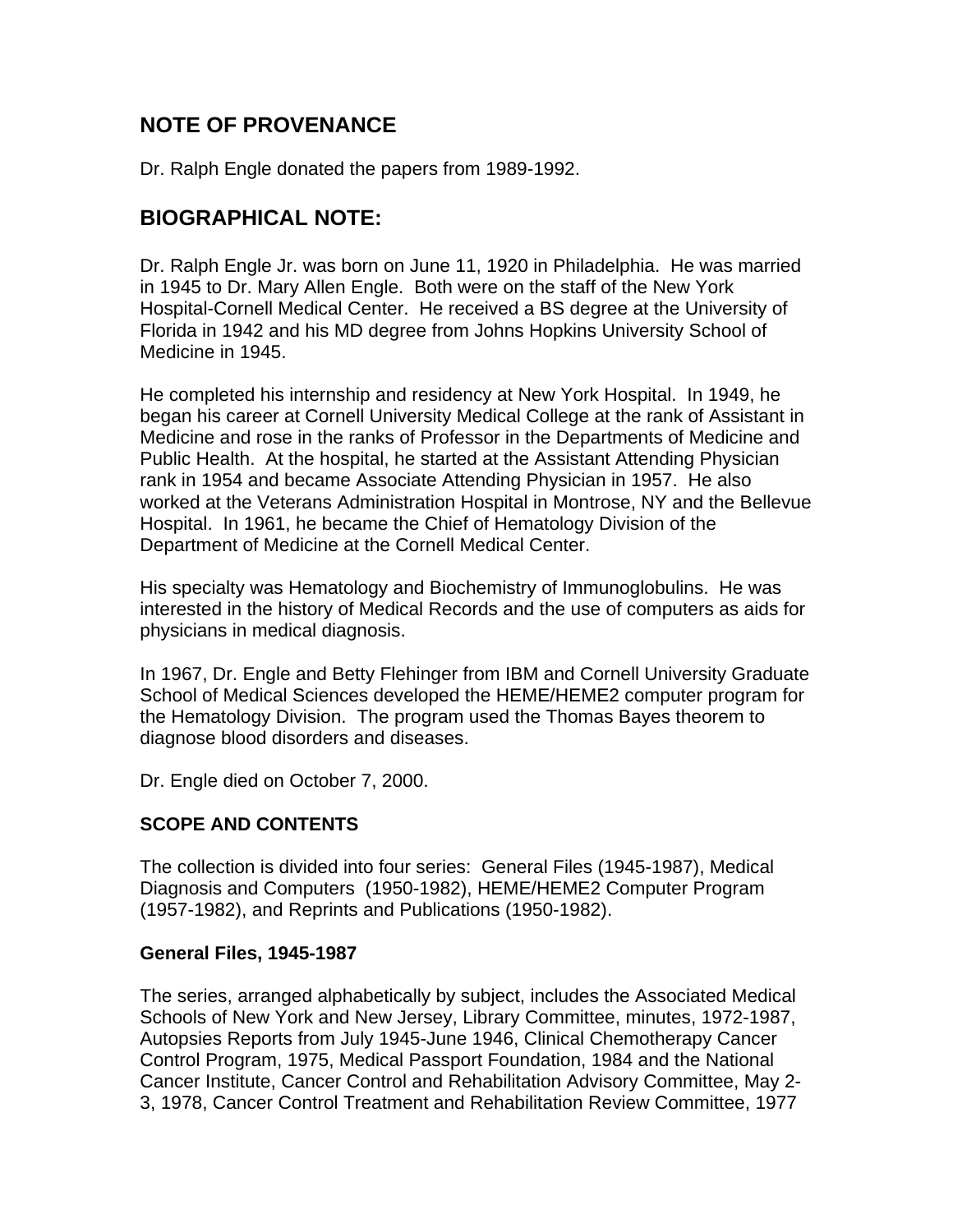and Special Review Committee for Model Cancer Prevention Program at Community Level, 1979

### **Medical Diagnosis and Computers, 1950-1982**

The series, arranged alphabetically by subject, includes articles on the Thomas Bayes Decision Making Theory, 1958-1963, computers in medicine, 1950s -1960's and medical diagnosis using computers, 1960s. Correspondence with Carl Berkley, 1962-1964, Keeve Brodman, 1960s Dr. R. P. Knill-Jones, 1977 and Dr. V. K. Zworykin, 1969-1985 on computers in medicine is included. The series contains notes on Dr. Engle's research on the history of decision making, 1981-1982, history of diagnosis, and history of medical records.

# **HEME/HEME2 Computer Program, 1957-1982**

This series, arranged chronologically, contains the background information for Dr. Engle's HEME/HEME2 Computer program for diagnosing blood disorders and diseases.

# **Reprints and Publications, 1950-1982**

This series, arranged chronologically, by publication date contains Dr. Engle articles and speeches on his hematology and computers in medicine research.

# **ACCESS RESTRICTIONS**

Patient records are protected under the HIPAA privacy rule.

# **BOX AND FOLDER LIST**

### **BOX 1: GENERAL FILES**

- 1 American Journal of Medicine, Reviewer, 1973 2-4 Associated Medical Schools of New York and New Jersey Library Committee, minutes and correspondence, 1972-1987
- 5-6 Autopsy Experience of an Intern in Pathology, July 1, 1945-June 30, 1946, autopsy reports **(Restricted)**
- 7 Center of Alumni Council, correspondence, 1983
- 8 Christenson, Dr. William, correspondence, 1985
- 9 Clinical Chemotherapy Cancer Control Program, budget, proposal and accounts, 1975
- 10 Directions for Making and Staining a Blood Smear, n.d.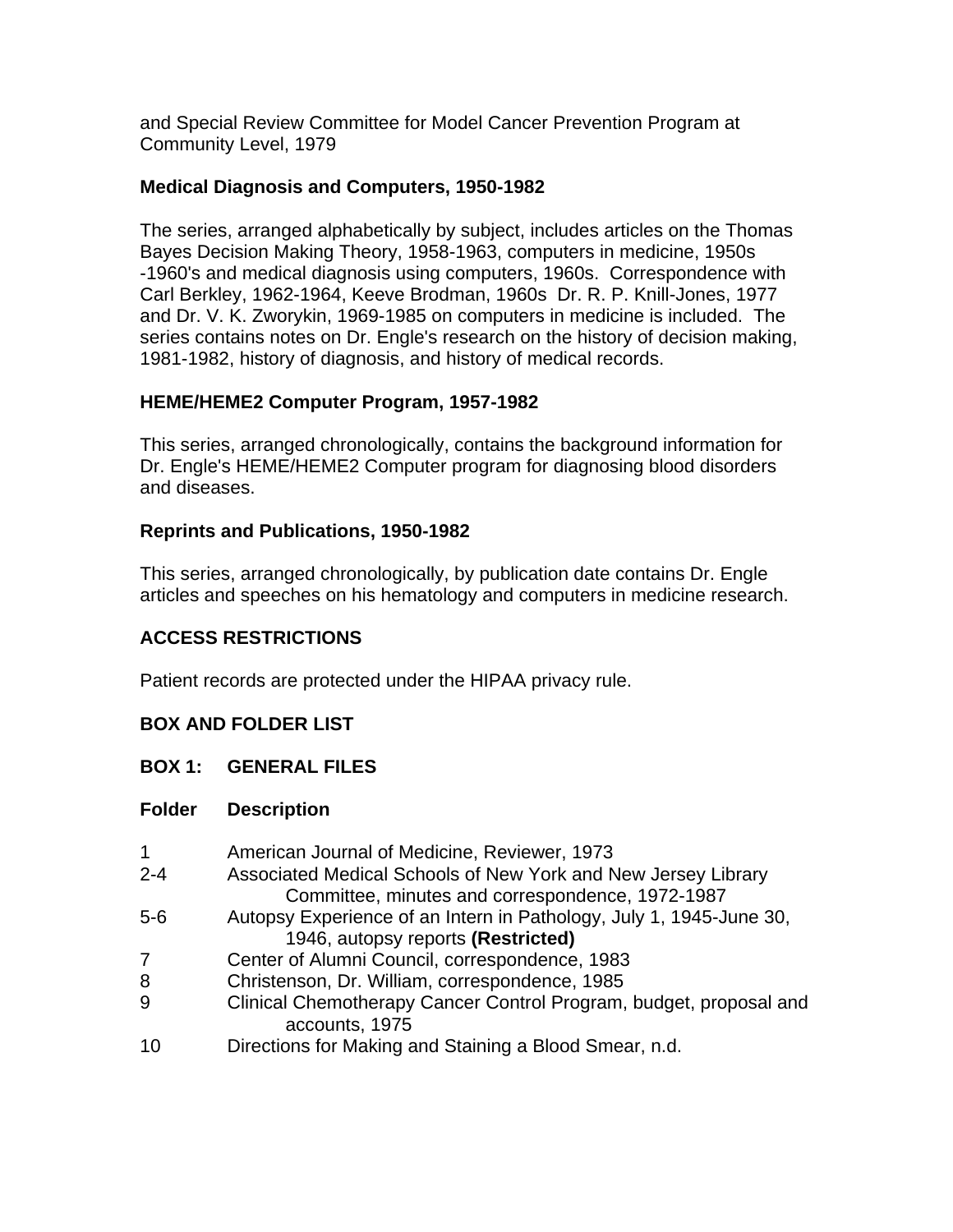# **BOX 2: GENERAL FILES**

### **Folder Description**

- 1-2 Medical Passports Foundation, 1984
- 3 Merhige, Kenneth, medical intern, 1979
- 4 National Cancer Institute, Cancer Control and Rehabilitation Advisory Committee, May 2-3, 1978
- 5 National Cancer Institute, Cancer Control Treatment and Rehabilitation Review Committee, 1977
- 6 Special Review Committee for Model Cancer Prevention Program at Community Level, 1979
- 7 Toxicology Information Program Committee, 1973
- 8 Society for the Study of Blood, 1965

# **BOX 3: MEDICAL DIAGNOSIS AND COMPUTERS**

### **Folder Description**

- 1 Articles, Bayes Theory, Decision Making Problem Solving, 1958-1963
- 2 Articles, Computer in Medicine, 1950s-1960s
- 3 Articles, Medical Diagnosis using Computers, 1960s (early papers hard to find)
- 4 Berkley, Carl, papers re. Medical Diagnosis using Computers, 1962 -1964
- 5 Brodman, Keeve, papers re. Medical Decision Making Materials and the Cornell Medical Index, 1960's
- 6 History of Decision Making, 1981-1982
- 7 History of Diagnosis, n.d.
- 8 History of Medical Records, n.d.
- 9 Knill-Jones, Dr. R. P., correspondence re. Computers in Medicine, 1977
- 10 Medical Diagnosis, printout, n.d.
- 11 Sigbio Newsletter, 1973
- 12 Zworykin, Dr. V. K., 1969-1985

# **BOX 4: HEME/HEME2 COMPUTER PROJECT (HEMATOLOGY)**

- 1 Bitzmac Electronic Business Systems, 1957
- 2 NYU Progress Rept: Electronic Data Processing in Hematology, 01/1963
- 3 Computers as Diagnosis Tool, Hematology, correspondence, 1963 -1978
- 4 NYU Master Code in Hematology, 1964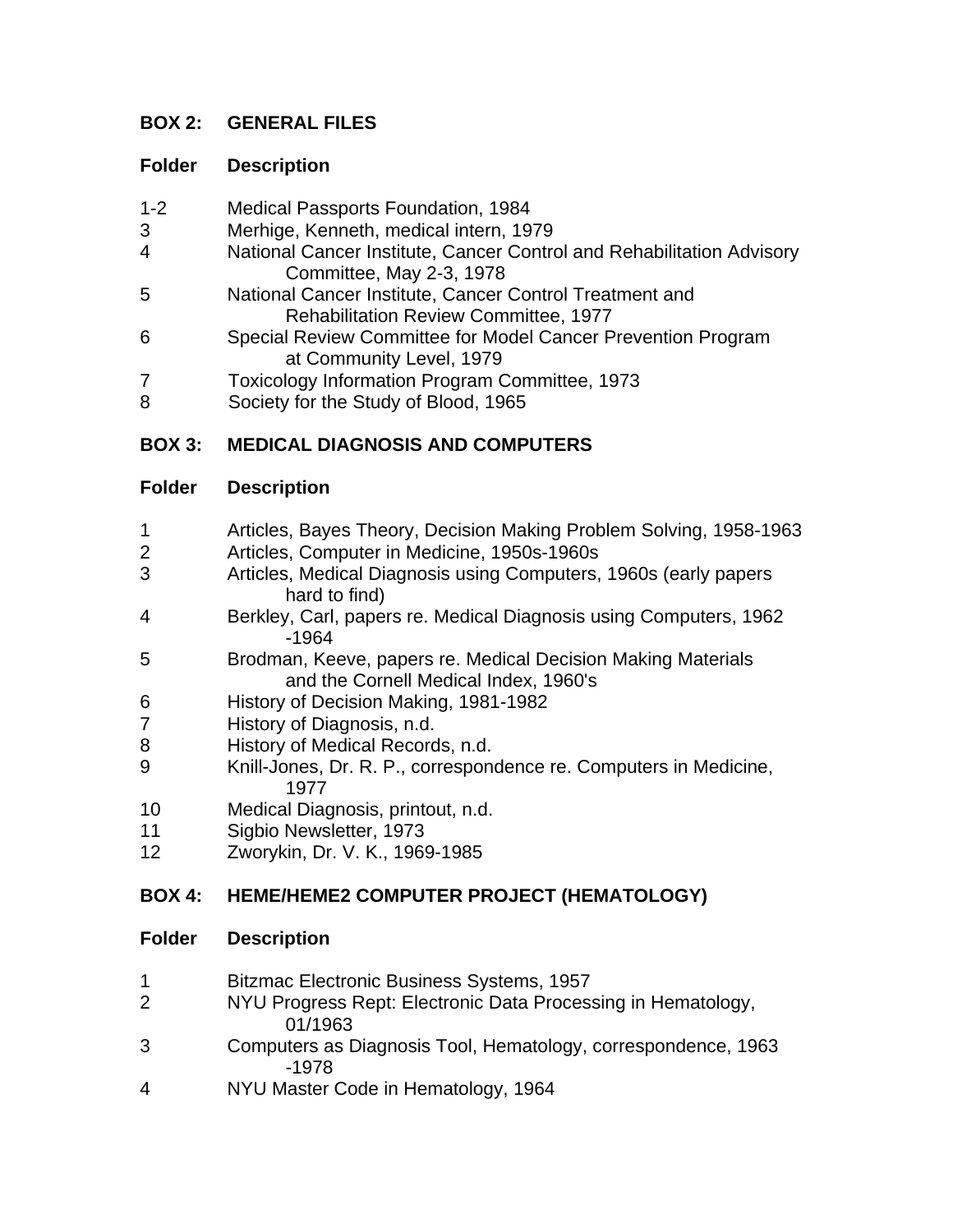- 5 NYU Final Report: Electronic Data Processing in Hematology, 01/1966-1967
- 6 Hematological Studies: Hospital Case Histories, 02/1966
- 7 Heme (Administration), correspondence, 1967-78
- 8 Friedman, Richard, medical intern, 1968-1976
- 9 Equipment and Methods Potentially Useful in Gathering Clinical Information for Computer Input in Computer Assisted Medical Diagnosis, 1968
- 10 Grant Application: Decision Making Models for Diagnosis & Therapy, 1969-1974
- 11 Master Code List, 1969
- 12 Teletype, 1970
- 13 RCA, correspondence, 1971

# **BOX 5: HEME/HEME2 COMPUTER PROJECT (HEMATOLOGY)**

# **Folder Description**

### **Computer –Assisted Differential Diagnosis of Hematological Diseases**

- 1-2 Vol I, 1971
- 3-4 Vol II, 1971
- 5-6 Vol III, 1971
- 7 Vol IV, 1971

# **BOX 6: HEME/HEME2 COMPUTER PROJECT (HEMATOLOGY)**

- 1 Worksheets, 1972-74
- 2 Heme A Self Improving Program for Diagnosis-Oriented Analysis of Hematologic Disease, 1973
- 3-4 Grant Application: Computer Lab Health Care Resource Program Bureau of Health Resources Development, Lab for Study of Decision Making Aids in Medicine, 1973-1976
- 5 Teletype, 1973
- 6 Teletype Instructions (original), 1973
- 7-8 Scott, Allen, printouts, 1974
- 9 Sample Computer printouts & worksheets, 1975
- 10 Patient Cases, 1975-79 **(Restricted)**
- 11 AAAS Symposium: Computers and Medical Knowledge, 1976
- 12 Lantern Slides, 1976
- 13 Medical Students, Elective Course, 1976
- 14 Summary paper for Aspen Bioscience Conference, October 1976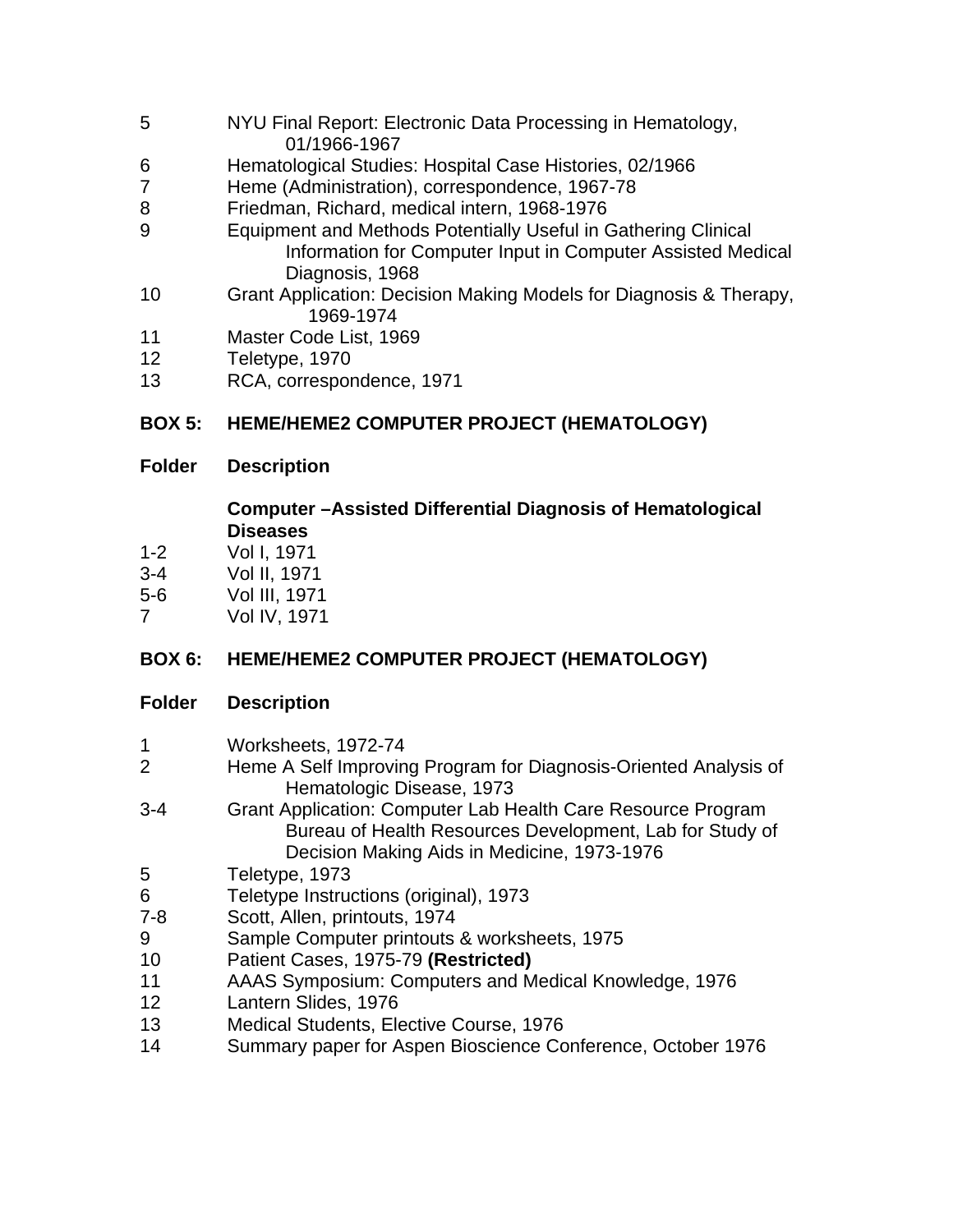# **BOX 7: HEME/HEME2 COMPUTER PROJECT (HEMATOLOGY)**

# **Folder Description**

- 1 Aspen Interdisplinary Symposium, October 1976
- 2 Aspen Bioscience Community Seminars, October 1976
- 3 Recordkeeping Programs, 1976
- 4 Biomedical Research Support, grant, 1976-77
- 5 Patient cases, 1977 **(Restricted)**
- 6 HEME2, Syllabus, 1977
- 7 Terminal Secos, 1977
- 8 Trial of Hematology Diagnosis Program as a Teaching Aid. Report on Work Conducted under Biomedical Research Support Grant, 1977
- 9 Blankenship, Jim, 1978
- 10 Engle Cases, 1978
- 11 Summary of Experience with HEME program, 1979
- 12 Cases, 1979 **(Restricted)**
- 13 Aisen, Paul, January 1979

# **BOX 8: HEME/HEME2 COMPUTER PROJECT (HEMATOLOGY)**

### **Folder Description**

- 1 HEME2 instructions, 1982
- 2 Aisen Console, 1982
- 3 Questionnaires and Coding Sheets, 1982
- 4 Washington Meeting, October-November 1982
- 5 Hematology Code, Algorithms, n.d.
- 6 Hematology, Normal Lab Values, n.d.
- 7 HEME1 Operating Instructions, n.d.
- 8 Programmed Questionnaires, n.d.
- 9 HEME2 Questionnaires, n.d.

# **BOX 9: HEME/HEME2 COMPUTER PROJECT (HEMATOLOGY)**

Hematology computer data printouts, 1957-1983

# **BOX 13: HEME/HEME2 COMPUTER PROJECT (HEMATOLOGY)**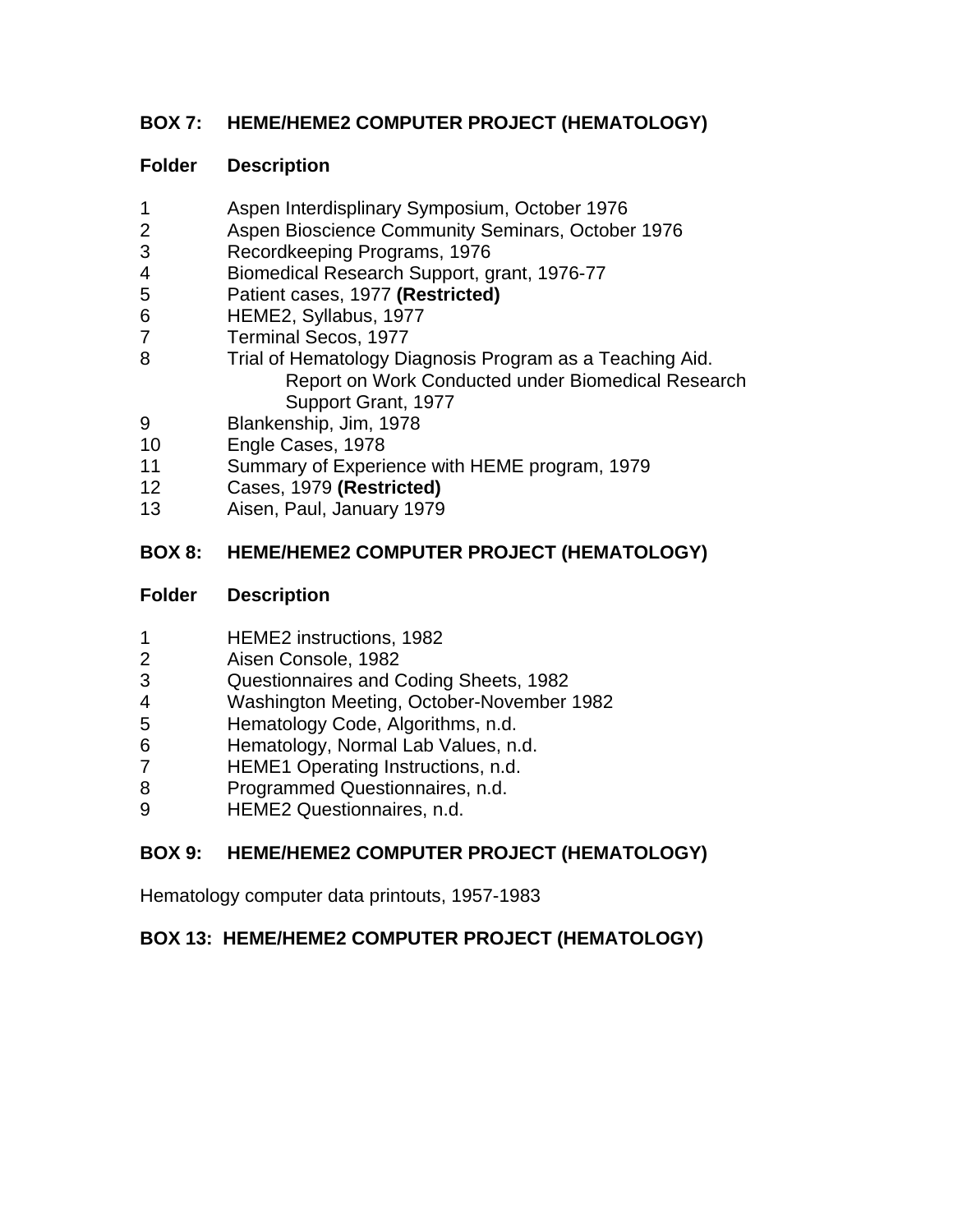# **BOX 10: REPRINTS AND PUBLICATIONS**

### **Folder Description**

- 1 Reprints, 1950-1959
- 2 Phylogensis of Plasma Cells and Plasma Proteins, Lab Notes, 1957
- 3 Conference on Storage and Retrieval of Health Information, 10/7 -9/1959
- 4 Reprints, 1960-1969
- 5 Untitled paper, 1962
- 6 Speech: Medical Diagnosis: The Diagnosis Process, Proceedings of Conference at the Univ. of Michigan, May 9-11, 1963

On shelf **Diagnostic Process: Proceedings of a Conference held at the University of Michigan**, May 9-11, 1963

- On Shelf Atamer, M.A. **Blood Diseases**, 1963
- 7 Computer Assisted Differential Diagnosis of Hematologic Diseases, 1969
- On Shelf Gabrieli, E. R. editor "The Use of Data Mechanization and Computers in Clinical Medicine" **Annuals of the New York Academy of Science**, Vol 161, September 30, 1969
- 8 Reprints, 1970-1992
- On Shelf Chester, Robert. editor **Information in the Health Sciences Working to the Future**, 1972
- On Shelf Jacquez, John, MD editor **Computer Diagnosis and Diagnostic Methods**, 1972

On Shelf Gabrielli, E. R. editor **Clinically Oriented Documentation of Laboratory Data,** 1972

# **BOX 11: REPRINTS AND PUBLICATIONS**

- 1 Diagnosis Process: I Role of Physician, 1974
- 2 Computer in Diagnosis, I General Principles, 1975
- 3 Computer in Diagnosis, I General Principles, third version, 1975
- 4 The Diagnosis Process I Role of Physician, combined version, n.d.
- 5 Computer Aided Medical Consulting, 1976